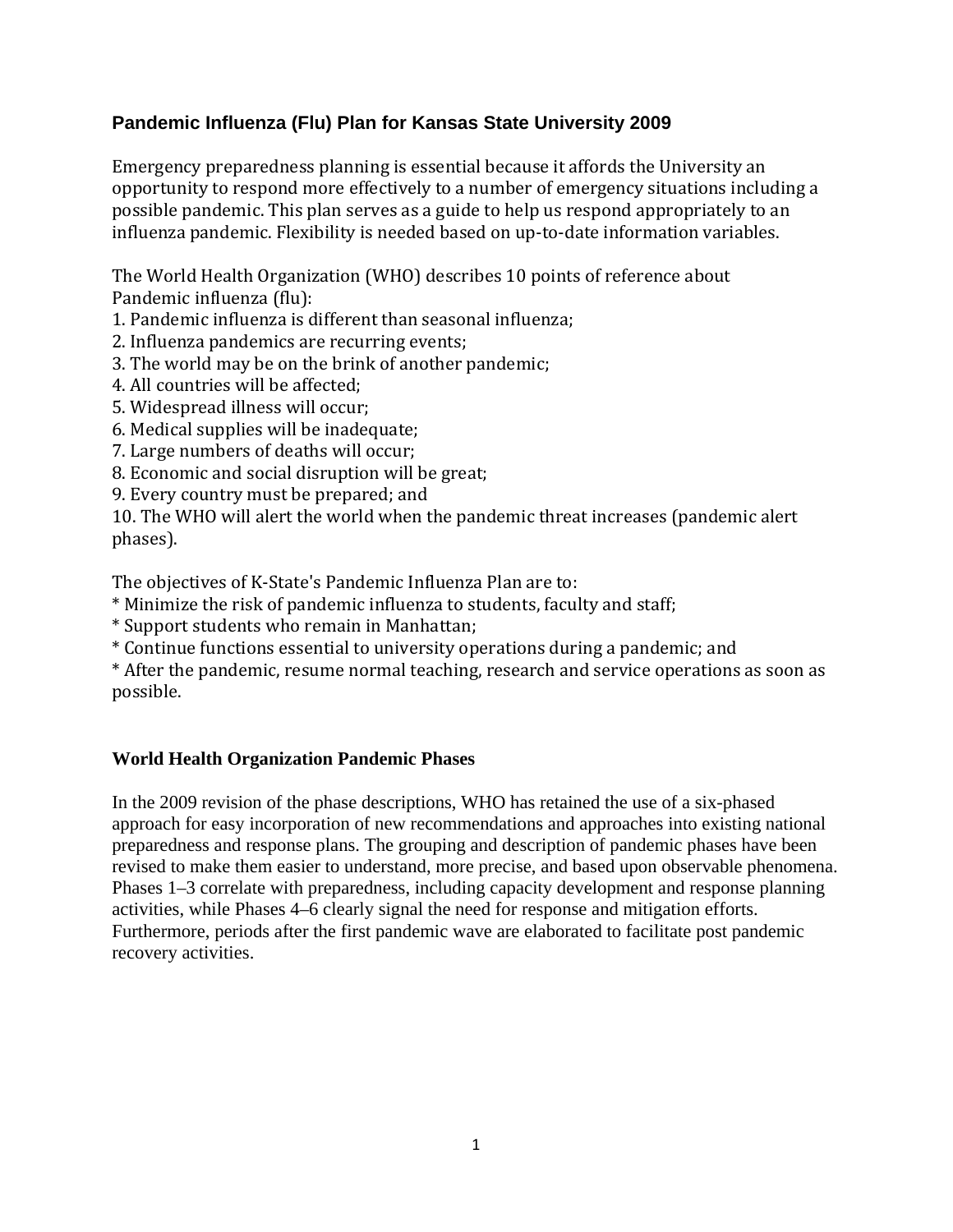

In nature, influenza viruses circulate continuously among animals, especially birds. Even though such viruses might theoretically develop into pandemic viruses, in **Phase 1** no viruses circulating among animals have been reported to cause infections in humans.

In **Phase 2** an animal influenza virus circulating among domesticated or wild animals is known to have caused infection in humans, and is therefore considered a potential pandemic threat.

In **Phase 3**, an animal or human-animal influenza reassortant virus has caused sporadic cases or small clusters of disease in people, but has not resulted in human-to-human transmission sufficient to sustain community-level outbreaks. Limited human-to-human transmission may occur under some circumstances, for example, when there is close contact between an infected person and an unprotected caregiver. However, limited transmission under such restricted circumstances does not indicate that the virus has gained the level of transmissibility among humans necessary to cause a pandemic.

**Phase 4** is characterized by verified human-to-human transmission of an animal or humananimal influenza reassortant virus able to cause "community-level outbreaks." The ability to cause sustained disease outbreaks in a community marks a significant upwards shift in the risk for a pandemic. Any country that suspects or has verified such an event should urgently consult with WHO so that the situation can be jointly assessed and a decision made by the affected country if implementation of a rapid pandemic containment operation is warranted. Phase 4 indicates a significant increase in risk of a pandemic but does not necessarily mean that a pandemic is a forgone conclusion.

**Phase 5** is characterized by human-to-human spread of the virus into at least two countries in one WHO region. While most countries will not be affected at this stage, the declaration of Phase 5 is a strong signal that a pandemic is imminent and that the time to finalize the organization, communication, and implementation of the planned mitigation measures is short.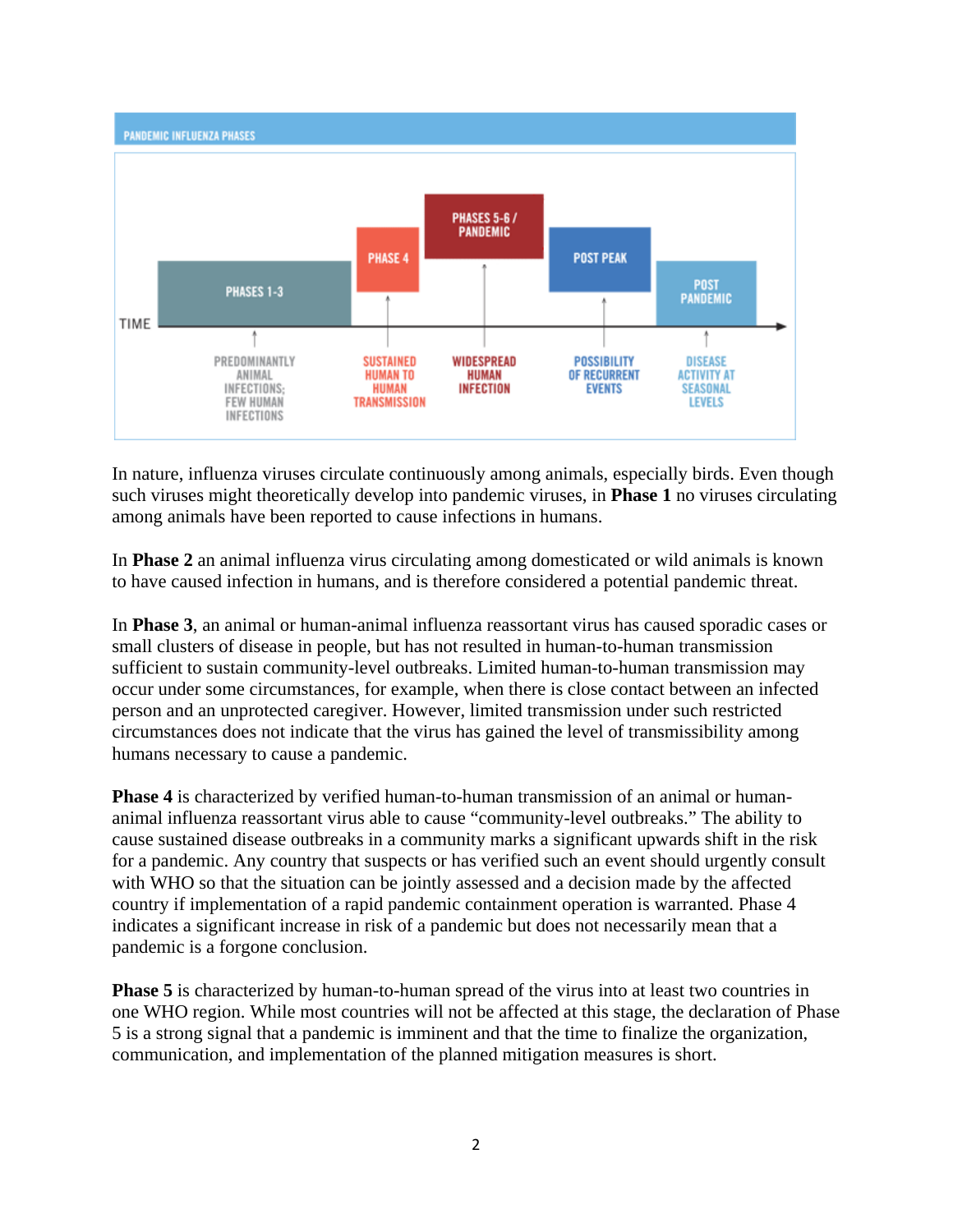**Phase 6**, the pandemic phase, is characterized by community level outbreaks in at least one other country in a different WHO region in addition to the criteria defined in **Phase 5**. Designation of this phase will indicate that a global pandemic is under way.

During the **post-peak period**, pandemic disease levels in most countries with adequate surveillance will have dropped below peak observed levels. The post-peak period signifies that pandemic activity appears to be decreasing; however, it is uncertain if additional waves will occur and countries will need to be prepared for a second wave.

Previous pandemics have been characterized by waves of activity spread over months. Once the level of disease activity drops, a critical communications task will be to balance this information with the possibility of another wave. Pandemic waves can be separated by months and an immediate "at-ease" signal may be premature.

In the **post-pandemic period**, influenza disease activity will have returned to levels normally seen for seasonal influenza. It is expected that the pandemic virus will behave as a seasonal influenza A virus. At this stage, it is important to maintain surveillance and update pandemic preparedness and response plans accordingly. An intensive phase of recovery and evaluation may be required.

Reference: The World Health Organization pandemic alert phases

## **Kansas State University Pandemic Influenza Plan Levels**

he Kansas State University Pandemic Influenza Plan is divided into four levels, each T dependent on the World Health Organization current pandemic alert phase.

**\* Level 1** Announcement by WHO of a phase 4 pandemic alert

**\* Level 2** Suspected cases of pandemic influenza in the Midwest or confirmed cases in the Continental United States

**\* Level 3** Suspected cases of pandemic influenza in Manhattan or on campus or confirmed cases in the Midwest

**\* Level 4** Confirmed cases of pandemic influenza in Manhattan or on campus

## **Key contact people for Kansas State University Pandemic Influenza Plan**

**Incident Commander:** Robert Tackett, MD, Medical Director, Lafene Health Center, 532‐6544, or his designate. The Incident Commander is responsible for setting the incident objectives, strategies, and priorities and has overall responsibility during the pandemic nfluenza event. i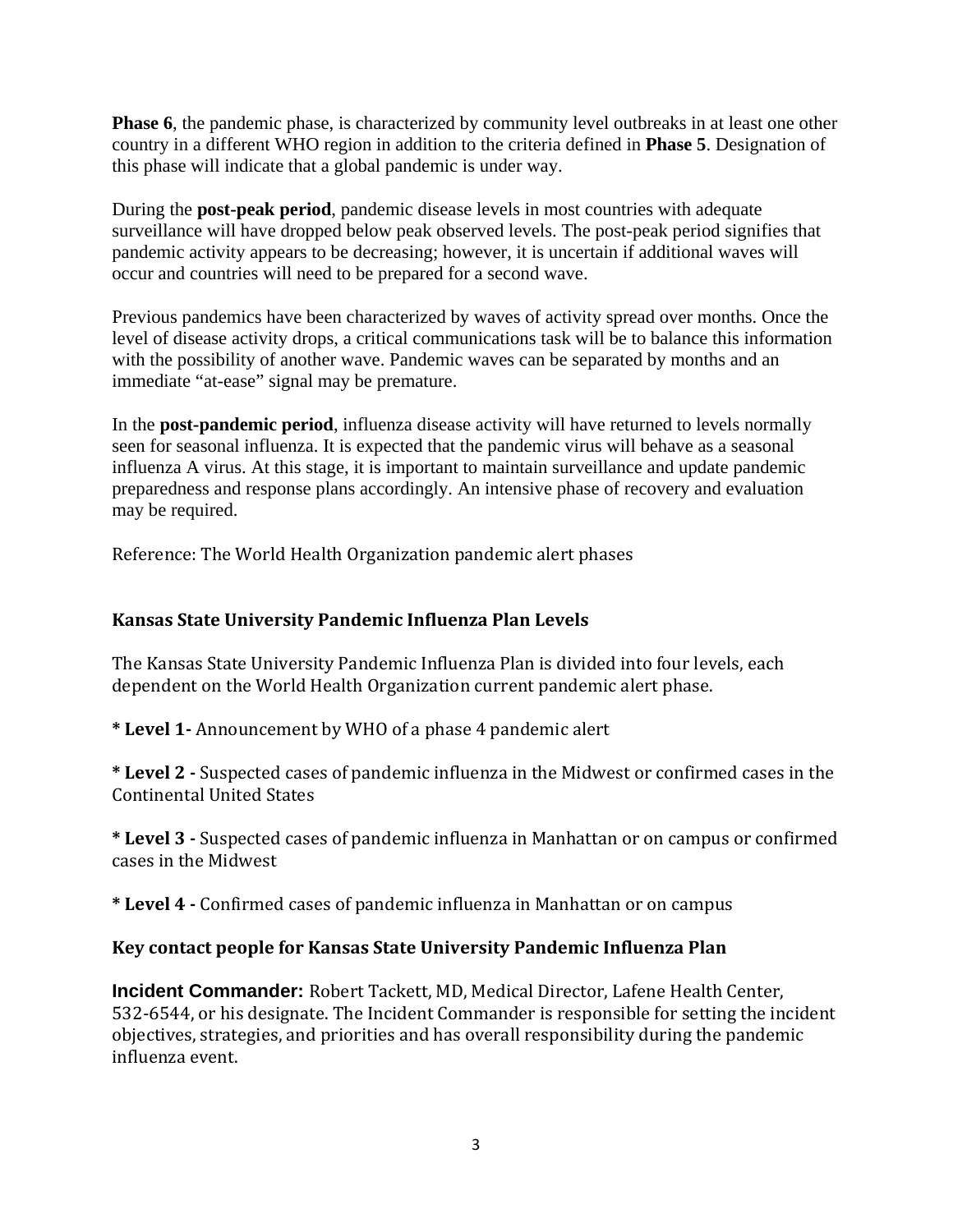**Safety Officer:** Steven Galitzer, PhD, Director, Environmental Health and Safety, 532-5856, or his designate. The Safety Officer monitors safety conditions and develops measures for assuring the safety of all personnel.

**Public Information Officer:** Cheryl May, Assistant Vice President for University Relations, 532‐6415, or her designate. The Public Information Officer serves as the conduit for information to internal and external stakeholders, including the media or other organizations seeking information directly related to the pandemic influenza event.

**Finance Officer:** Bruce Shubert, Vice President for Administration and Finance, 532‐6226 or his designate. The Finance Officer is responsible for monitoring the costs related to the event and provides accounting, procurement, time recording, and cost analyses.

**Operations Officer:** Stephen Broccolo, Emergency Management Coordinator, 532‐ 5856 or his designate. The Operations Officer is responsible for tactical operations to carry out the plan, developing the tactical objectives, and directs all tactical resources.

**Logistics Officer:** Gary Leitnaker, Assistant Vice President for Human Resources, 532-6277 or his designate. The Logistics Officer is responsible for support, resources and all other services needed to meet the operational objectives.

**Crisis Management Officer:** Heather Reed, Assistant Dean/Director of Student Life and Crisis Management Committee Chair, 532‐6432 or her designate. The Crisis Management Officer coordinates and chairs the assessment team meetings and disseminates information.

# **LEVEL 1**

## **All departmental directors should review and update their Continuity of Operations Plan**

**I.** Assessment team meets (representatives from Crisis Management Committee, Human Resources, Athletics, Provost Office, Information Technology Services, Public Safety, Lafene Health Center, Housing and Dining Services, Media Relations, Facilities, Faculty Senate, Student G overning Association, International Programs and Ag Communications). Any of the above **officers** may convene the Assessment Team as needed.

A. Activate the Medical Director of Lafene Health Center as the Incident Commander **B.** Monitor the situation

**II.** Incident Commander

**A.** Communicates with the Riley County Health Department and Kansas Department of Health and Environment regarding planning and surveillance

**B.** Communicates with University President and the President's Executive Leadership Team

**C.** Communicates with other University Health Services including other Regents Institutions, the Big 12 and our peer institutions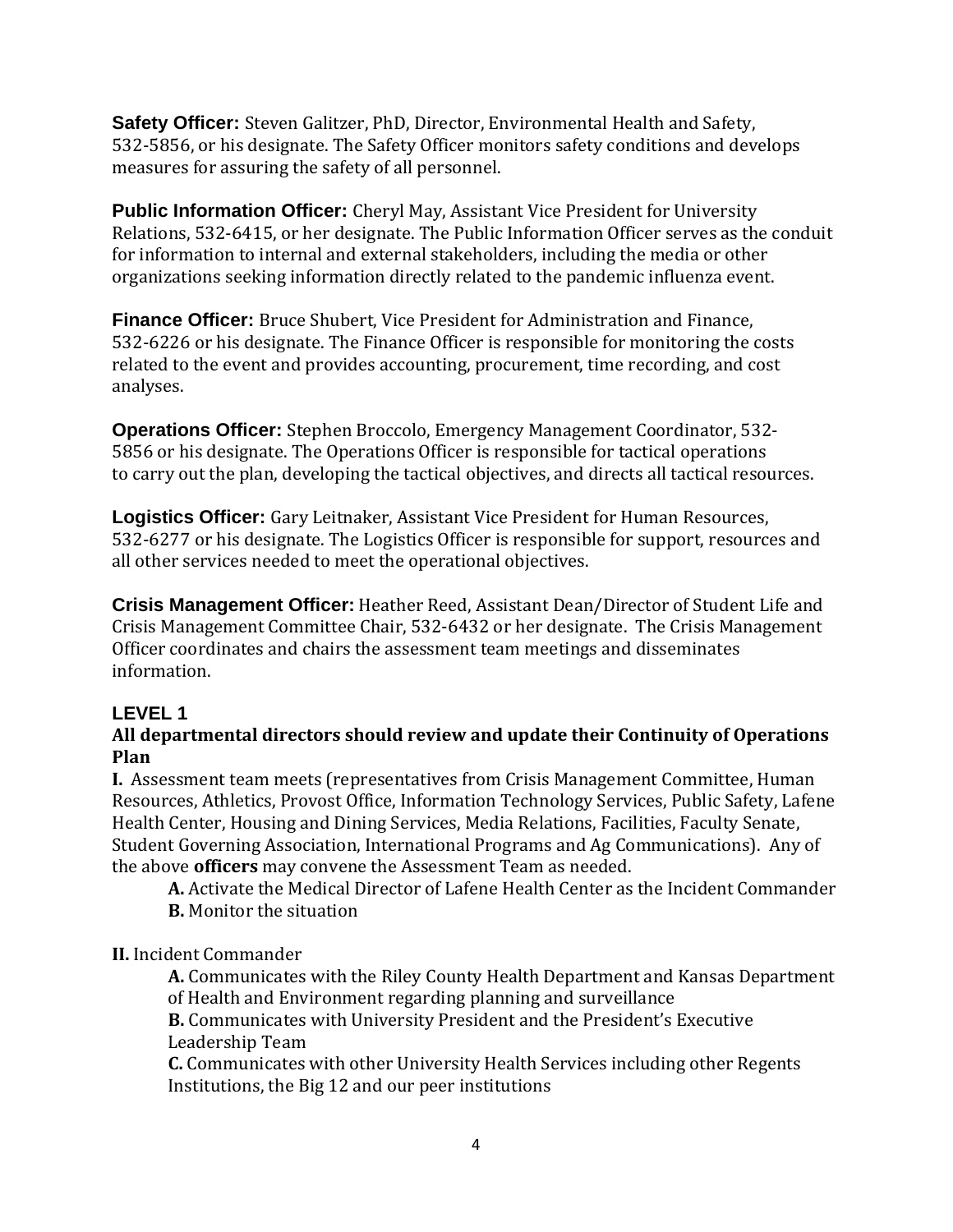**D.** Assists the assessment team with obtaining and distribution of accurate medical information

#### **III.** University Police

**A.** All personnel (police, security and dispatchers) receive training on pandemic influenza

**B.** Notifies Lafene Health Center if encountering individual(s) with flu‐like ymptoms s

**C**. Essential personnel receive personal protective equipment training

#### **IV.** Facilities Management

**A.** Identifies building ventilation systems

**B.** Essential personnel receive training on the use of N95 respirators or surgical m asks

**C.** Contracts for professional clean‐up and disinfection services

### **V.** Environmental Health and Safety

**A.** Assesses respiratory protection plan and resources

**B.** Trains and fit tests essential personnel for N95 respirator use or surgical masks **.** Ensures adequate disinfection and clean up protocols are provided to necessary **C** sanitation facilities (facilities custodial, housing custodial, Student Union, Athletics)

#### **VI.** President's Executive Leadership Team

**A.** Receives information from Incident Commander

**B.** Reviews content of internal and external public information bulletins and announcements

**C.** Essent ial personnel receive training on the use of N95 respirators or surgical m asks from Environmental Health and Safety

**D.** Considers restricting movement on and off campus for activities/athletic events **E.** Based on Centers for Disease Control (CDC) recommendations, the University recommends campus community no travel to affected countries

### **VII.** Media Relations

A. Distributes informational articles in K-Statement and via news releases

- **B.** Posts links on K-State home page to pandemic influenza information
- **C.** Develops and implements hand washing campaign

#### **VIII.** Academic Affairs

A. Develops plan to respond to pandemic influenza

**B.** Educates faculty and staff on pandemic influenza

#### **IX.** Student Life

influenza. **A.** Provides information to students, faculty, staff and other employees on pandemic

B. Formulates plan to address needs/support for graduate and commuter students **C.** Formulates plan to address needs/support for undergraduates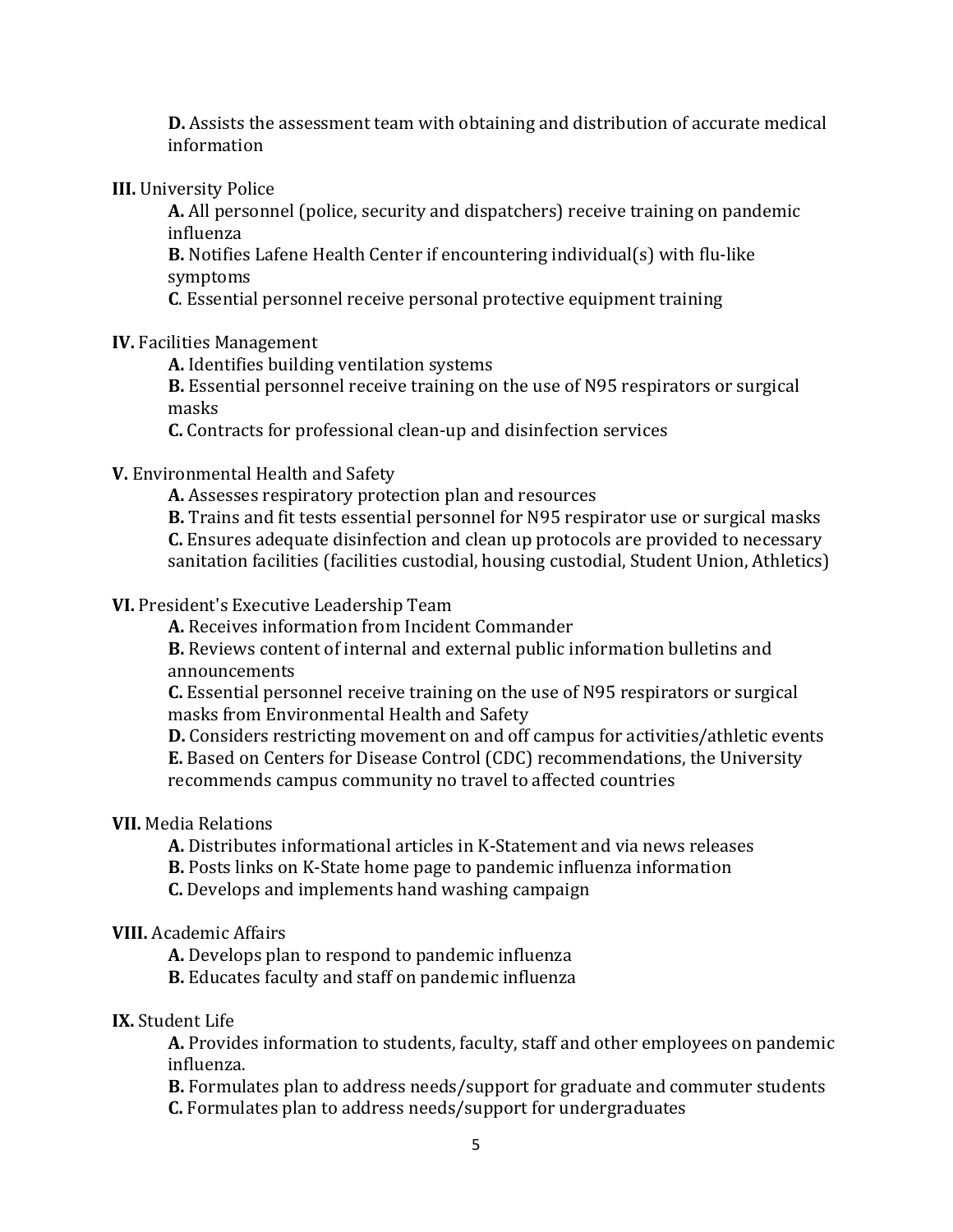**D.** Formulates plan to address needs/support for Greek organizations

**E.** Identifies personnel available for telephone support work

**F.** Receives training on the use of N95 respirators or surgical masks from Environmental Health and Safety

#### **X.** Housing and Dining Services

**A.** Determines essential personnel departmental wide

**B.** Identifies potential rooms and/or buildings to be used for isolation and/or quarantine of students

**C.** Notifies c urrent occupants in designated spaces that will be needed of the po tential or need for them to move

**D .** Ensures emergency response menu is planned for various degrees of need

E. Stockpiles additional foodstuffs and water

**F.** Ensures food delivery process is planned and delivery supplies are on hand

**G.** Identifies building ventilation systems

### **XI.** Lafene Health Center

**A.** Communicates pertinent advice to all students on pandemic influenza

**B.** Develops isolation and examination protocols based on information from KDHE an d CDC.

**C.** Follows KDHE and CDC testing and treatment recommendations

**D .** Receives in‐service training on pandemic influenza

**E.** Monitors Health Center employees

F. Essential personnel receive training on the use of N95 respirators or surgical m asks

**G.** Reviews policy on transporting individuals to hospital

**II.** Telecommunications **X**

A. Identifies areas where phone banks can be set up

### **XIII.** Human Resources

A. Identifies essential personnel

**B.** Monitors faculty and staff travelers entering from affected regions

**C.** Prepares a call‐off policy

**D.** Identifies personnel available for telephone support work

### **XIV.** International Programs

- **A.** Assists with monitoring student travelers entering from affected international regions and assists with communication to international students and their families
- **B.** Assists low‐level English speakers with accessing adequate medical translations of information on pandemic influenza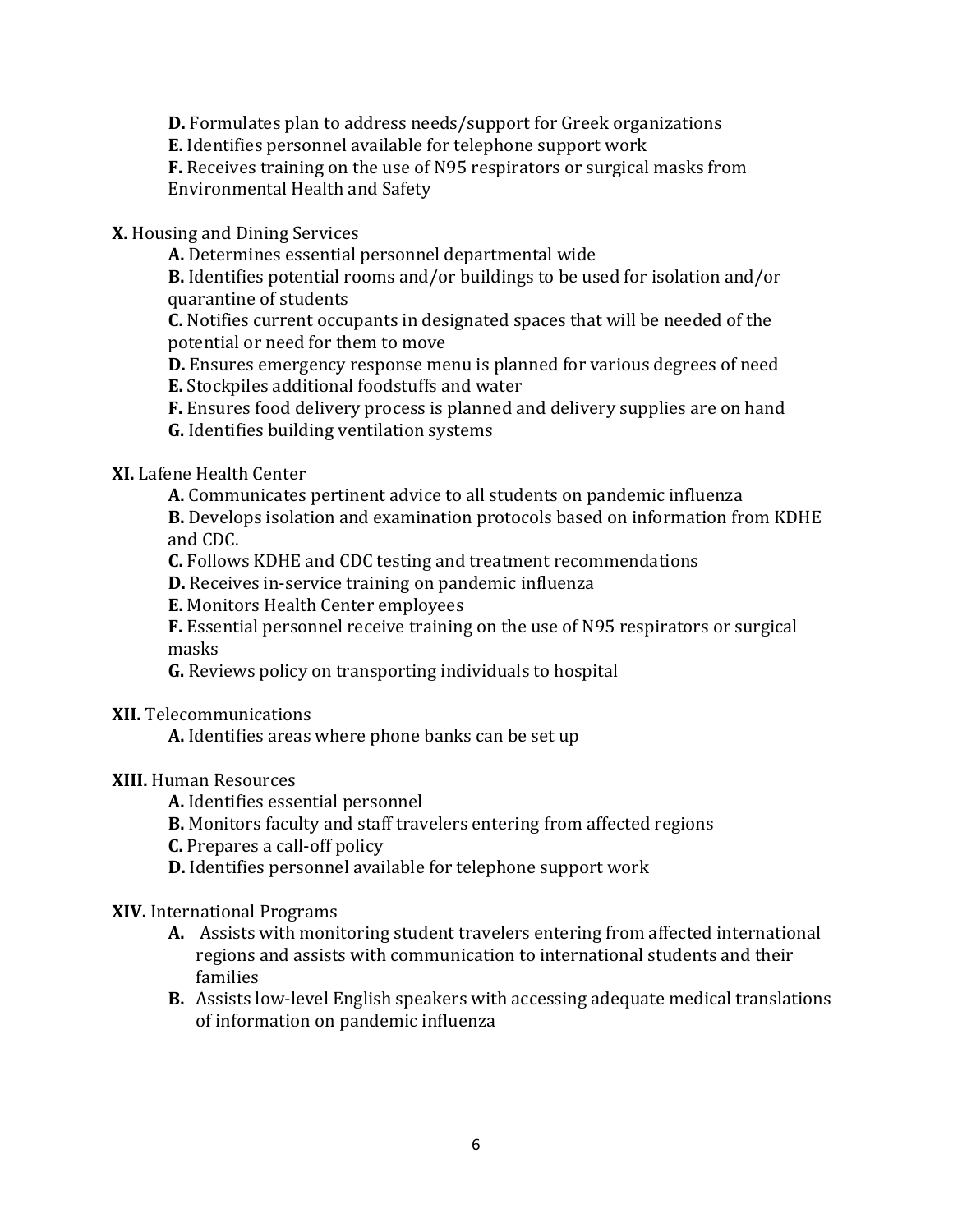### **LE VEL 2**

Includes all activities stated in Level 1, plus the following additional actions: **I.** Assessment team continues to meet

**II.** Incident Commander

**A.** Ongoing communications with campus community regarding signs/symptoms and protocol for referral of suspected cases

**II.** University Police **I**

**A.** Develops policy on transporting individual to hospital

- **V.** Faci lities Management **I** No additional responsibilities
- **V.** Environmental Health and Safety No additional responsibilities
- **VI.** President's Executive Leadership Team

**A.** Continues to receive information from Incident Commander

**B.** Evaluates information on institutional effects of the incident and set response priorities as appropriate

#### **VII.** Media Relations

**A.** Informs people if they are sick with flu‐like symptoms to stay home and contact th e ir medical providers

**B.** Releases updates, fact sheet with summary of the situation for media and others

**.** Set up phone hotline to answer questions **C**

**D.** Place information on K-State TV Channels 8 and 21

**III.** Academic Affairs **V**

No additional responsibilities

**X.** Student Life **I**

**A.** Identify areas of quarantine

- **.** Hous ing and Dining Services **X** No additional responsibilities
- **I.** Lafene Health Center **X** A. Adjust phone triage lines for Student Health Services
- **II.** Telecommunications **X** No additional responsibilities
- **XIII.** Human Resources No additional responsibilities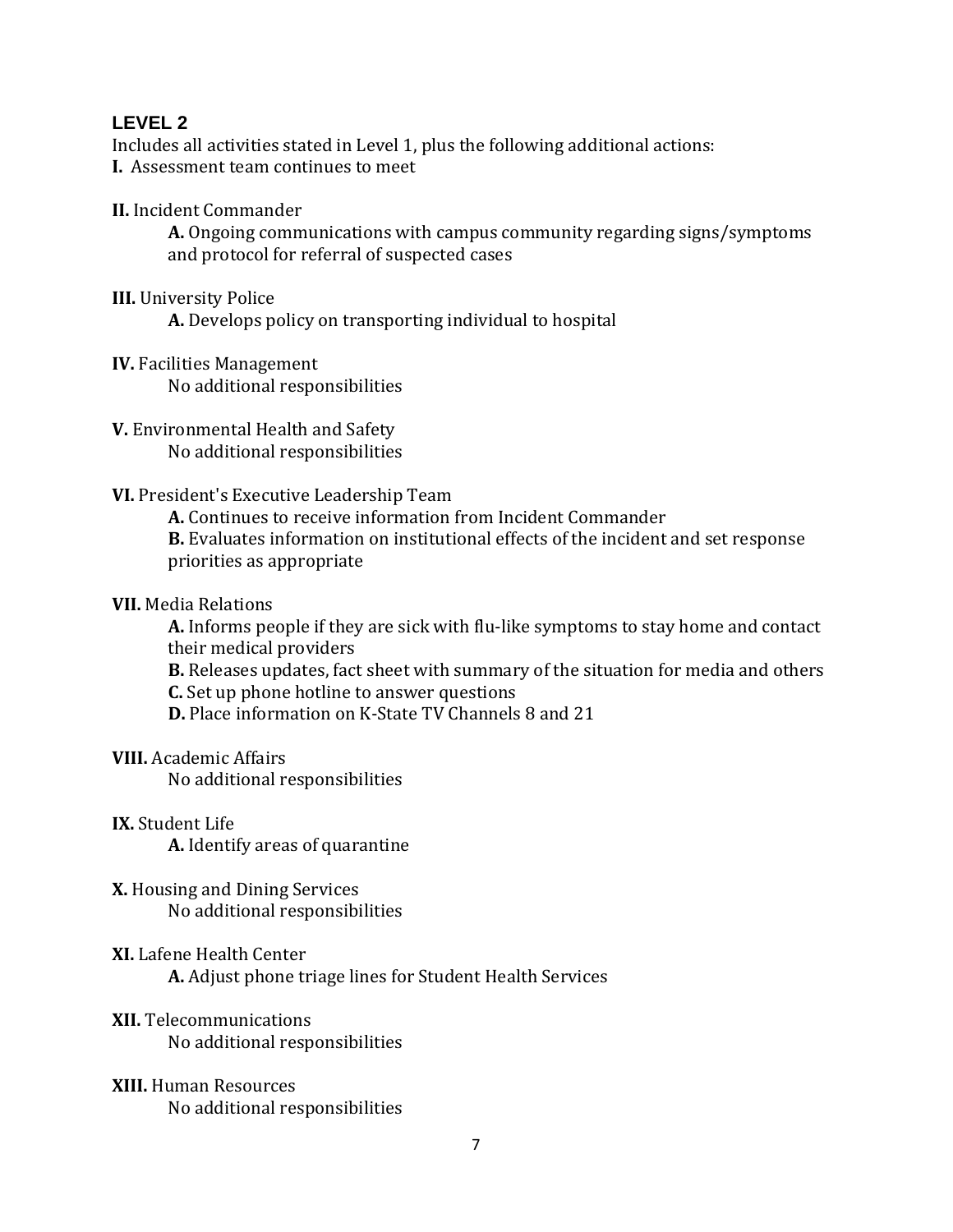**XIV.** International Programs No additional responsibilities

### **L EVEL 3**

Includes all activities stated in Levels 1 and 2, plus the following additional actions: **I.** Assessment team continues to meet

**II.** Incident Commander

**A.** Notifies Housing and Dining Services, Student Affairs and Counseling Center of suspected/confirmed cases and on number of potential contacts that may require isolation and/or quarantine

- **II.** University Police **I** No additional responsibilities
- **IV.** Facilities Management No additional responsibilities
- **V.** Environmental Health and Safety No additional responsibilities

### **VI.** President's Executive Leadership Team

- A. Continues to receive information from Incident Commander
- **B.** Activates Emergency Operations Center

## **VII.** Media Relations

- **A.** Notifies news media that campus has activated strict procedures
- **B.** Encourages employees to listen to local radio stations for closing decisions

**.** Encourages employees to report all flu cases to their department and department **C** personnel must notify the Incident Commander of any reported cases

### **III.** Academic Affairs **V**

A. Develops plan if closure is necessary

## **IX.** Student Life

- A. Assists with relocation of students for isolation and/or quarantine
- **B.** Assists with telephone consultation and support

## **X.** Housing and Dining Services.

A. Implements Housing and Dining Services command center and recalls essential pe rsonnel

**B.** Enacts emergency phone contact tree

**C.** Implements clearing house to track residents of Housing and Dining Services facilities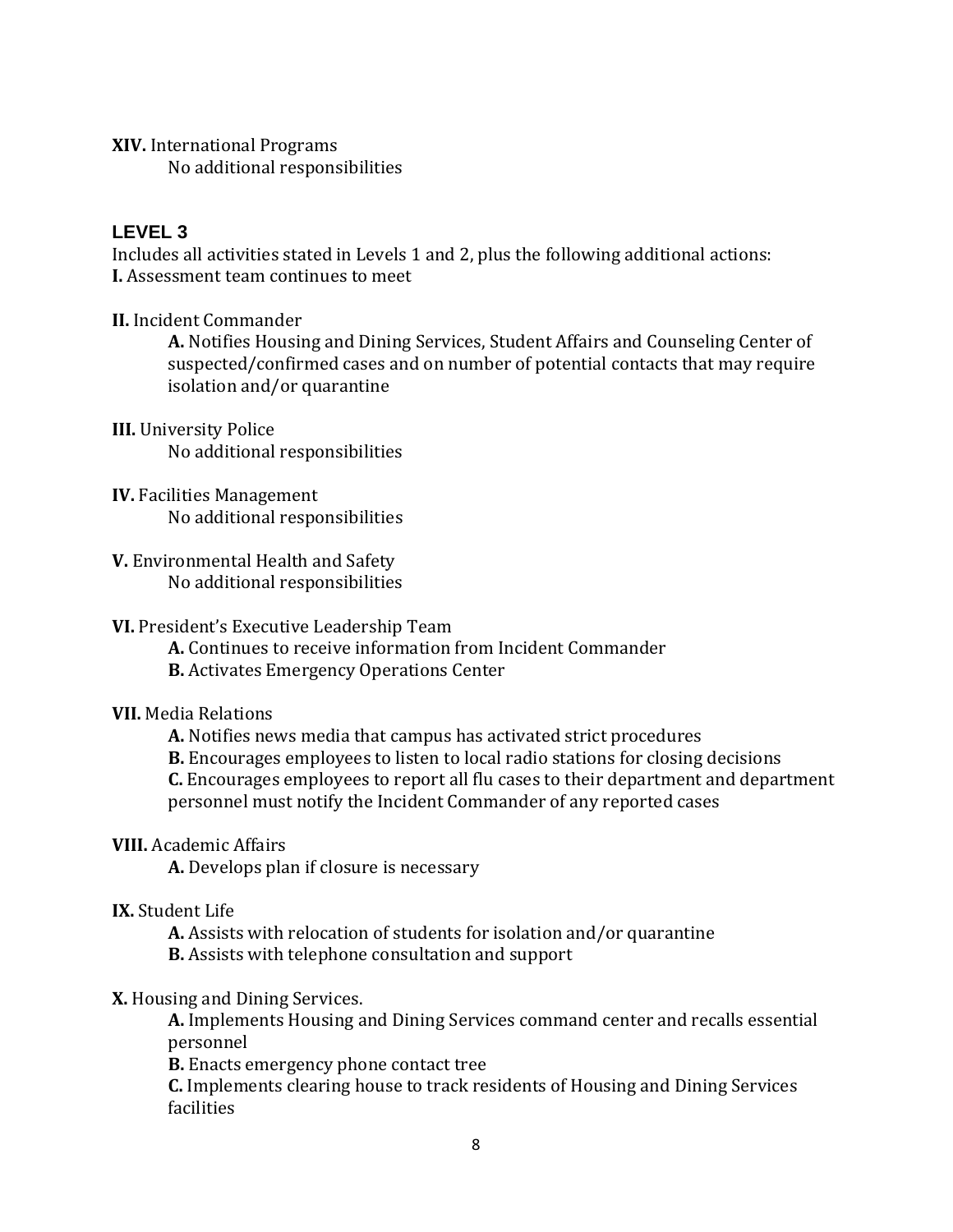**D.** Identifies meal delivery need and method for isolated and/or quarantined residents

**XI.** Lafene Health Center

**A.** Monitors suspected cases

**B.** Assists Riley County Health Department (RCHD) with contact investigations **C.** Communicates with parents of suspected cases and explains

pr ocedures

**D.** Reports to Incident Commander daily caseload

**II.** Telecommunications **X**

No additional responsibilities

**III.** Human Resources **X** No additional responsibilities

**XIV.** International programs No additional responsibilities

## **L EVEL 4**

Includes all activities stated in Levels 1, 2 and 3, plus the following additional actions: **I.** Assessment team continues to meet

**II.** Incident Commander

**A.** After consulting with KDHE and RCHD will make recommendations regarding possible closure of building(s) and suspension of student and academic activities to th e University President

**B.** Implements Emergency Action Plan

**C.** Ensures that each Operations Group function is covered

## **III.** University Police

**A.** Secures buildings and post signage

**B.** Provide security as needed

**C.** Essential personnel receive N95 respirators from Environmental Health and Safety

## **IV.** Facilities Management

A. Stands by to shut off utilities as directed by Incident Commander B. Essential personnel receive N95 respirators from Environmental Health and Safety

### **V.** Environmental Health and Safety

**A.** Activates additional medical waste pickups and areas for storage

**B.** Assists Lafene Health Services

**C.** Distributes N95 respirators or surgical masks to essential personnel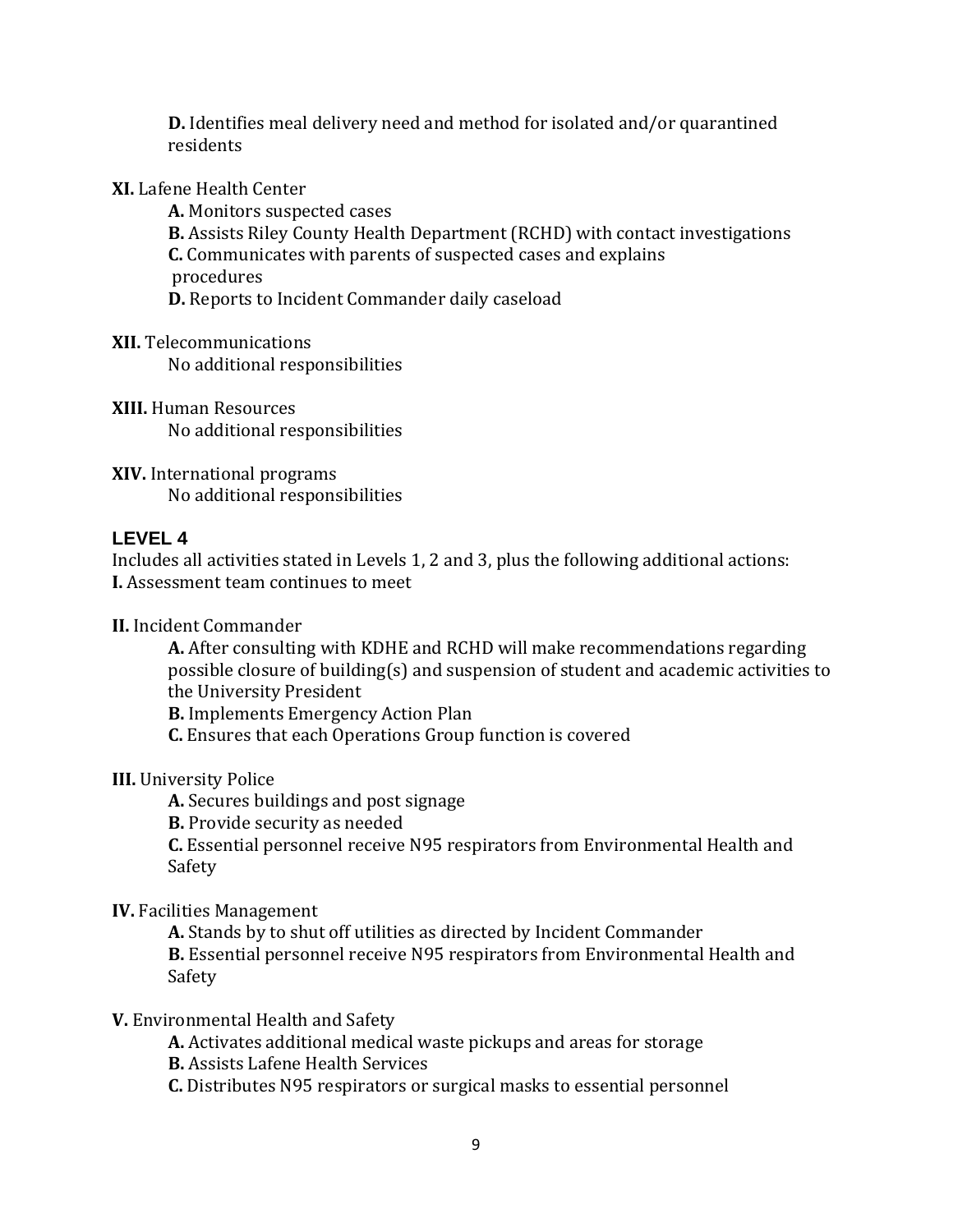**VI.** President's Executive Leadership Team

A. Provides oversight for student, staff and faculty notifications as appropriate **B.** Receives N95 respirators or surgical masks and training from Environmental Health and Safety

**.** Authorize temporary suspension or closure of classes or other university **C** activities and events

**VII.** Medi a Relations

**A**. If needed, sets up media room i n Bramlage press conference room

**B.** Announces closure to public as necessary

**C.** Establishs a Media Relations Center to coordinate press releases, manage news teams and provide interviews

#### **III.** Academic Affairs **V**

A. Activates Pandemic Flu plan if closure is necessary

#### **IX.** Student Lif e

**A .** Essential personnel receive N95 respirators from Environmental Health and Sa fety

**B**. Identify student events where confirmed patients have attended

#### **X.** Housing and Dining Services

**A.** Activate plan to isolate and/or quarantine students in conjunction with the guidance from the Riley County Health Department

**B**. Essential personnel receive N95 masks from Environmental Health and Safety office

#### **XI.** Lafene Health Center

**A.** Assist Riley County Health Department with contact investigation and m anagement

**B.** Cooperate with University Counseling Services

**C.** Essential personnel receive N95 masks from Environmental Health and Safety office

### **XII.** Telecommunications

**A.** Set up emergency telephone service to be established at Emergency Operatio ns Center and quarantine areas

B. Essential personnel receive N95 respirators from Environmental Health and Safety office

#### **XIII.** Human Resour ces

**A.** Essential p ersonnel receive N95 respirators from Environmental Health and Safety office